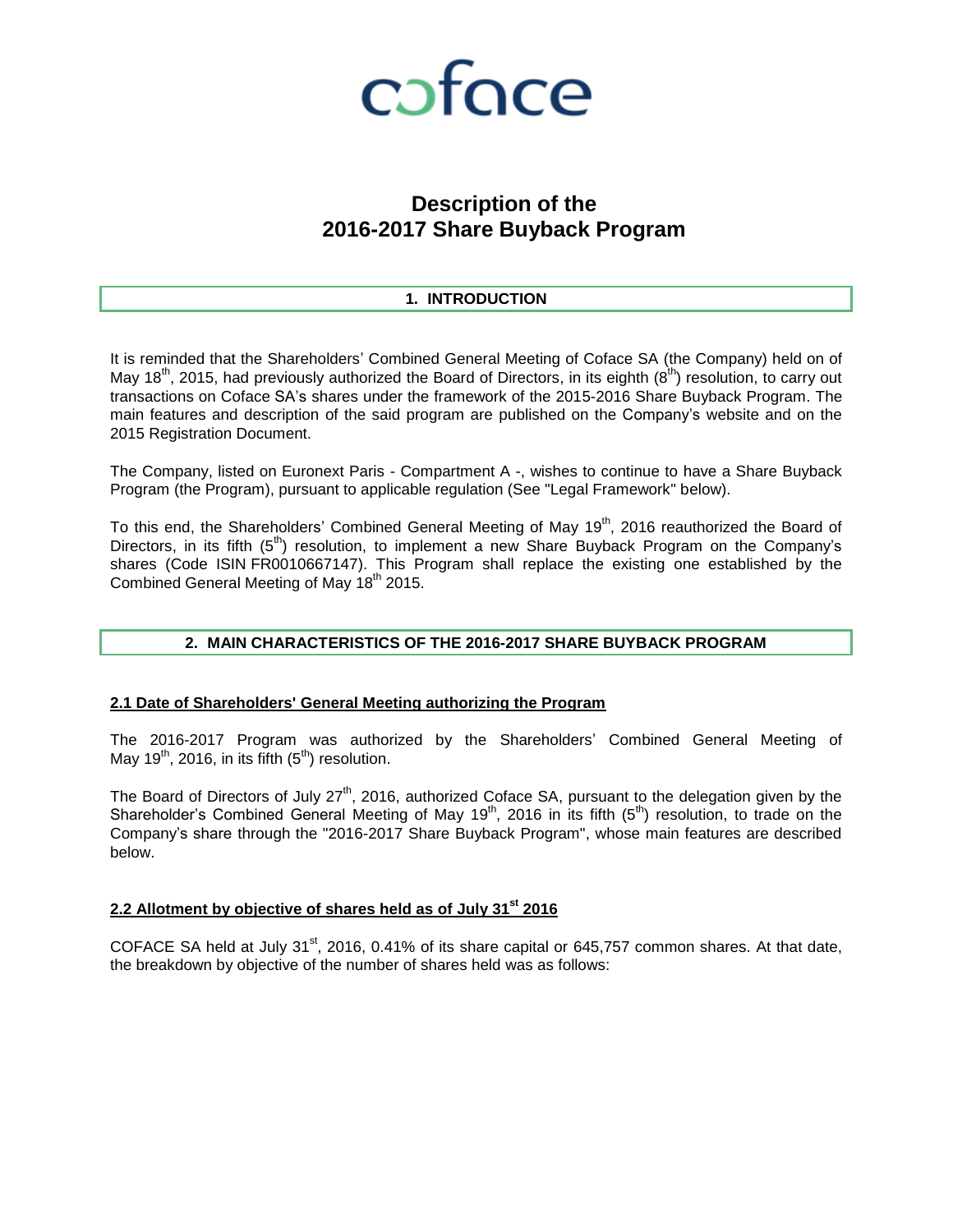# coface

| <b>Objectives</b>                                                                                                                                                                                                                                                                     | <b>Number of</b><br>own shares<br>held |
|---------------------------------------------------------------------------------------------------------------------------------------------------------------------------------------------------------------------------------------------------------------------------------------|----------------------------------------|
| a) ensure liquidity and boost the market for the Company's stock through an<br>investment service provider acting independently within the context of a liquidity<br>contract in compliance with the Charter of Ethics recognized by the French<br><b>Financial Markets Authority</b> | 410,537                                |
| b) allot shares to employees of the Company and in particular within the context:                                                                                                                                                                                                     |                                        |
| (1) of profit sharing;                                                                                                                                                                                                                                                                | 0                                      |
| (2) any stock option plan of the Company, pursuant to the provisions of<br>Articles L.225-177 et seq. of the French Commercial Code;                                                                                                                                                  | 0                                      |
| (3) any savings plan in compliance with Articles L.3331-1 et seq. of the<br>French Labour Code:                                                                                                                                                                                       | 0                                      |
| (4) any allocation of bonus shares pursuant to the provisions of Articles<br>L.225-197-1 et seq. of the French Commercial Code;                                                                                                                                                       | 235,220                                |
| as well as performing all hedging operations relating thereto, under the                                                                                                                                                                                                              |                                        |
| conditions provided for by the market authorities and at the times to be                                                                                                                                                                                                              |                                        |
| determined by the Board of Directors or the person acting upon its delegation                                                                                                                                                                                                         |                                        |
| TOTAL                                                                                                                                                                                                                                                                                 | 645.757                                |

# **2.3 Objectives of the 2016-2017 Share Buyback Program**

Purchases and sales of the Company's shares may be made, by decision of the Board, to:

## **Authorized objectives a)** ensure liquidity and boost the market for the Company's stock through an investment service provider acting independently within the context of a liquidity contract in compliance with the Charter of Ethics recognized by the French Financial Markets Authority **b)** allot shares to employees of the Company and in particular within the context: **(1)** of profit sharing; **(2)** any stock option plan of the Company, pursuant to the provisions of Articles L.225-177 et seq. of the French Commercial Code; **(3)** any savings plan in compliance with Articles L.3331-1 et seq. of the French Labour Code; **(4)** any allocation of bonus shares pursuant to the provisions of Articles L.225-197-1 et seq. of the French Commercial Code; as well as performing all hedging operations relating thereto, under the conditions provided for by the market authorities and at the times to be determined by the Board of Directors or the person acting upon its delegation **c)** transfer the Company's shares when the rights attached to the securities are exercised, which rights entitle their bearers through reimbursement, conversion, exchange, presentation of a warrant or in any other manner, to an allocation of shares of the Company within the context of the current regulations, as well as to perform all hedging operations relating thereto, under the conditions provided for by the market authorities and at the times to be determined by the Board of Directors or the person acting by delegation of the Board of Directors **d)** keep the Company's shares and transfer them subsequently as payment or exchange within the context of potential external growth operations, and in accordance with the accepted market practice of the French Financial Markets Authority **e)** cancel all or part of the securities thus purchased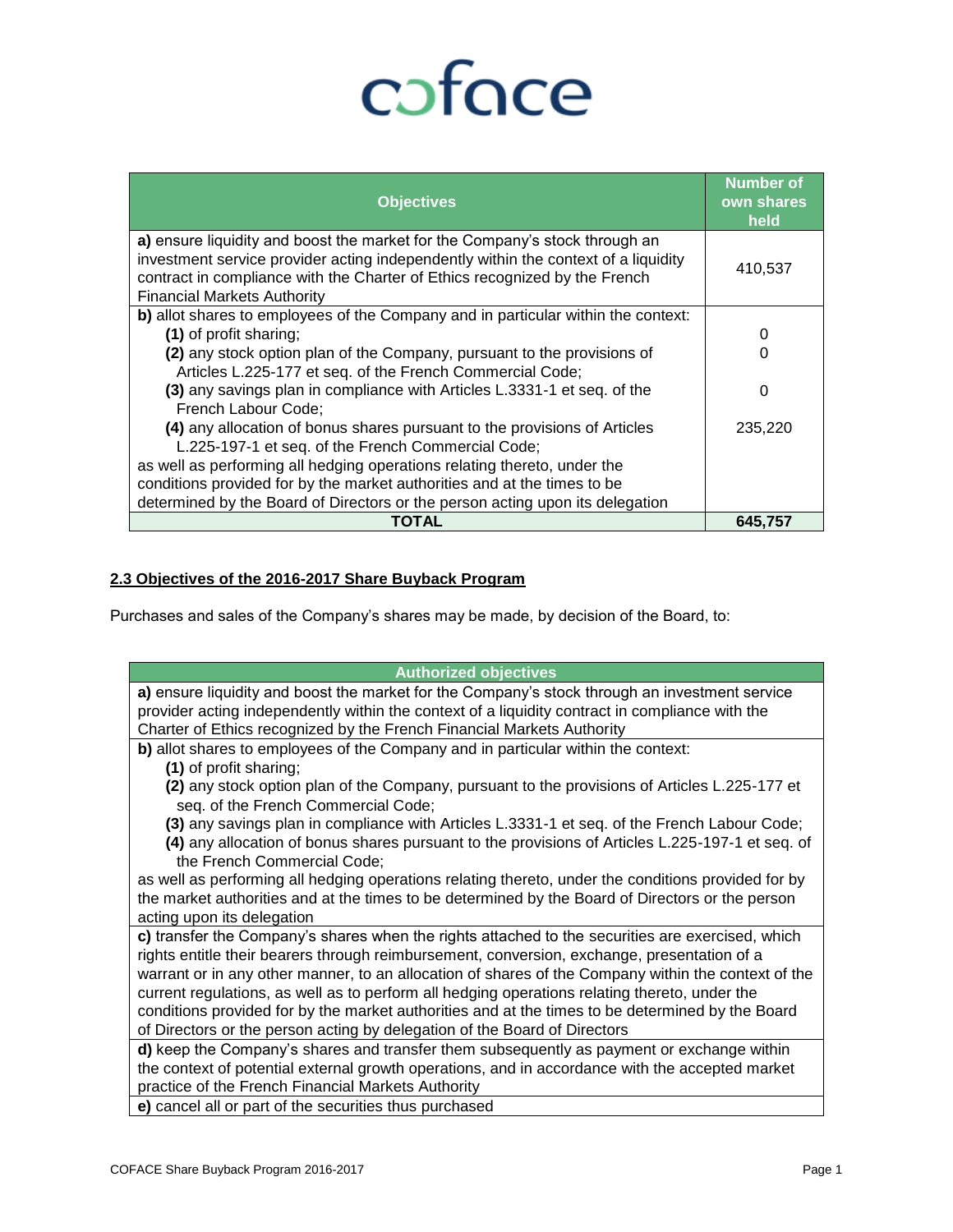

**f)** implement all market practices that have been accepted by the French Financial Markets Authority and, more generally, perform all operations in compliance with the current regulations

### **2.4 Maximum percentage of the share capital, maximum number of shares, maximum purchase price and characteristics of the shares that Coface SA intends to buyback**

#### **2.4.1 Characteristics of the shares that Coface SA intends to buyback**

Common shares of the Company traded on Euronext Paris: **MARKET PROFILE** 

| Trading        | Euronext Paris (compartment A), eligible for deferred settlement service (SRD) |
|----------------|--------------------------------------------------------------------------------|
| ISIN CODE      | FR0010667147                                                                   |
| Reuters Code   | COFA PA                                                                        |
| Bloomberg Code | COFA FP                                                                        |

#### **2.4.2 Maximum percentage of the share capital**

The Board of Directors can authorise the purchase of a number of shares of the Company not to exceed 10% the total number of shares composing the share capital, or 5% of the total number of shares subsequently composing the share capital if it concerns shares acquired by the Company in view of keeping them and transferring them as payment or exchange under a merger, spin-off or contribution operation, noting that the acquisitions made by the Company may under no circumstance result in it holding more than 10% of the ordinary shares comprising its share capital at any time.

#### **2.4.3 Maximum number of shares**

COFACE SA is committed, by law, not to exceed the holding limit of 10% of its capital, the latter being, for information purposes, 15,724,823 shares as at July 31 $^{\rm st}$ , 2016.

#### **2.4.4 Maximum purchase price**

According to the fifth (5<sup>th</sup>) resolution proposed and accepted by the Shareholder's Combined General Meeting of May 19<sup>th</sup>, 2016, the maximum purchase price per unit may not exceed €18, excluding costs.

The Board of Directors may nevertheless, for operations involving the Company's capital, particularly a modification of the par value of the share, a capital increase by incorporation of reserves following the creation and allotment of bonus shares, a stock split or reverse stock split, adjust the aforementioned maximum purchase price in order to take into account the incidence of these operations on the value of the Company's stock.

#### **2.4.5 Other information**

The acquisition, disposal or transfer of these shares may be completed and paid for by all methods authorised by the current regulations, on a regulated market, multilateral trading system, a systematic internaliser, or over the counter, in particular through the acquisition or disposal of blocks of shares,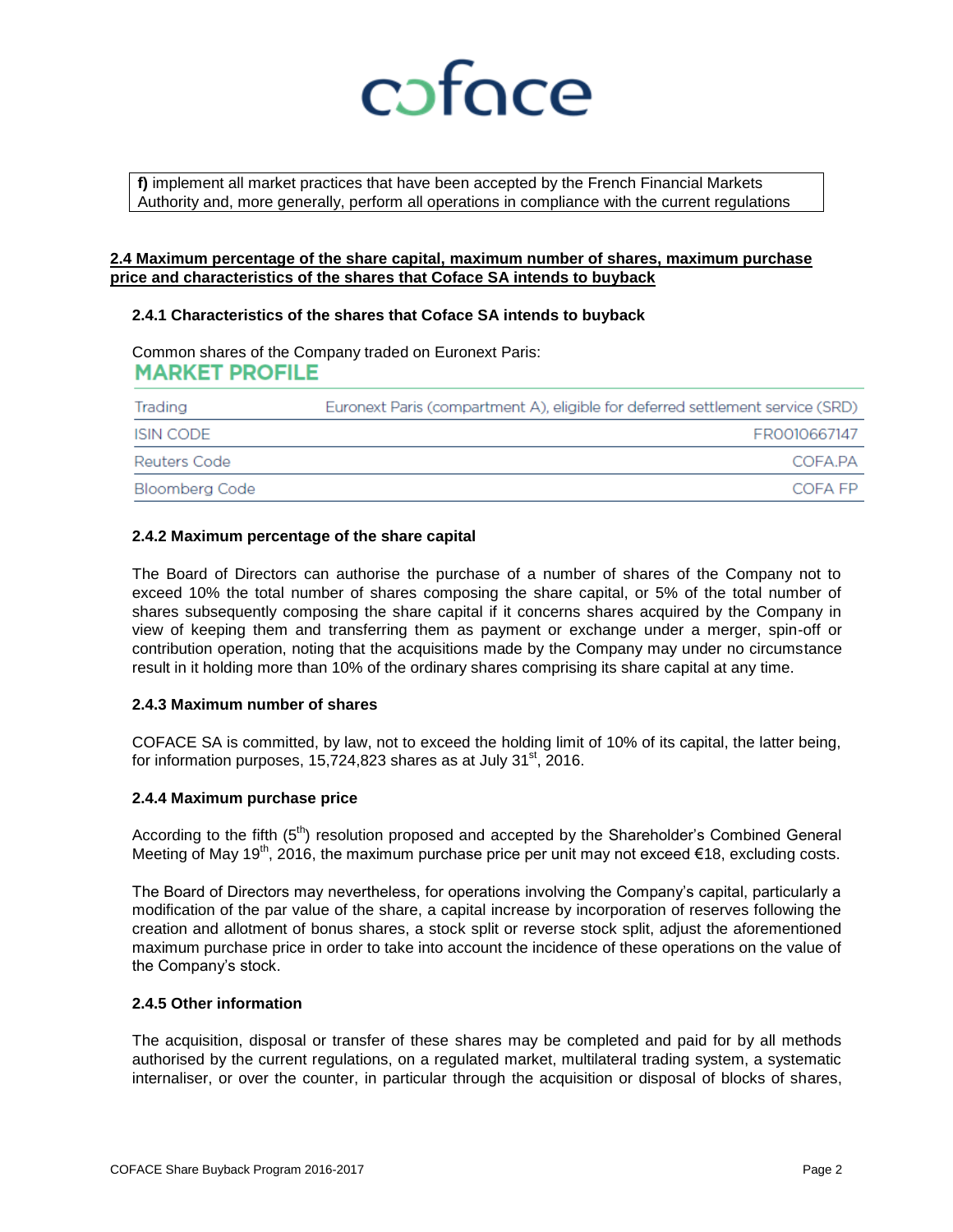

using options or other derivative financial instruments, or warrants or, more generally, securities entitling their bearers to shares of the Company, at the times that the Board of Directors will determine.

In accordance with legal and regulatory provisions, the Board of Directors, if your Shareholders' Meeting so authorises it, shall have all powers, with the authority to subdelegate, in order to proceed with the permitted reallocations of repurchased shares in view of one of the program's objectives, or one or more of its other objectives, or even in view of their disposal on or off the market.

#### **2.5 Term of the 2016-2017 Share Buyback Program**

According to the fifth  $(5<sup>th</sup>)$  resolution proposed and accepted by the Shareholders' Combined General Meeting of May 19<sup>th</sup>, 2016, this Program will have a maximum period of eighteen (18) months from the date of said Combined General Meeting and will therefore continue no later than November 18<sup>th</sup>, 2017 (including) or until the date of its renewal by a Shareholders' General Meeting, the one occurring first.

This authorisation concludes the authorisation granted by the eighth  $(8<sup>th</sup>)$  resolution that was adopted by the Shareholders' Combined Meeting of May  $18<sup>th</sup>$ , 2015.